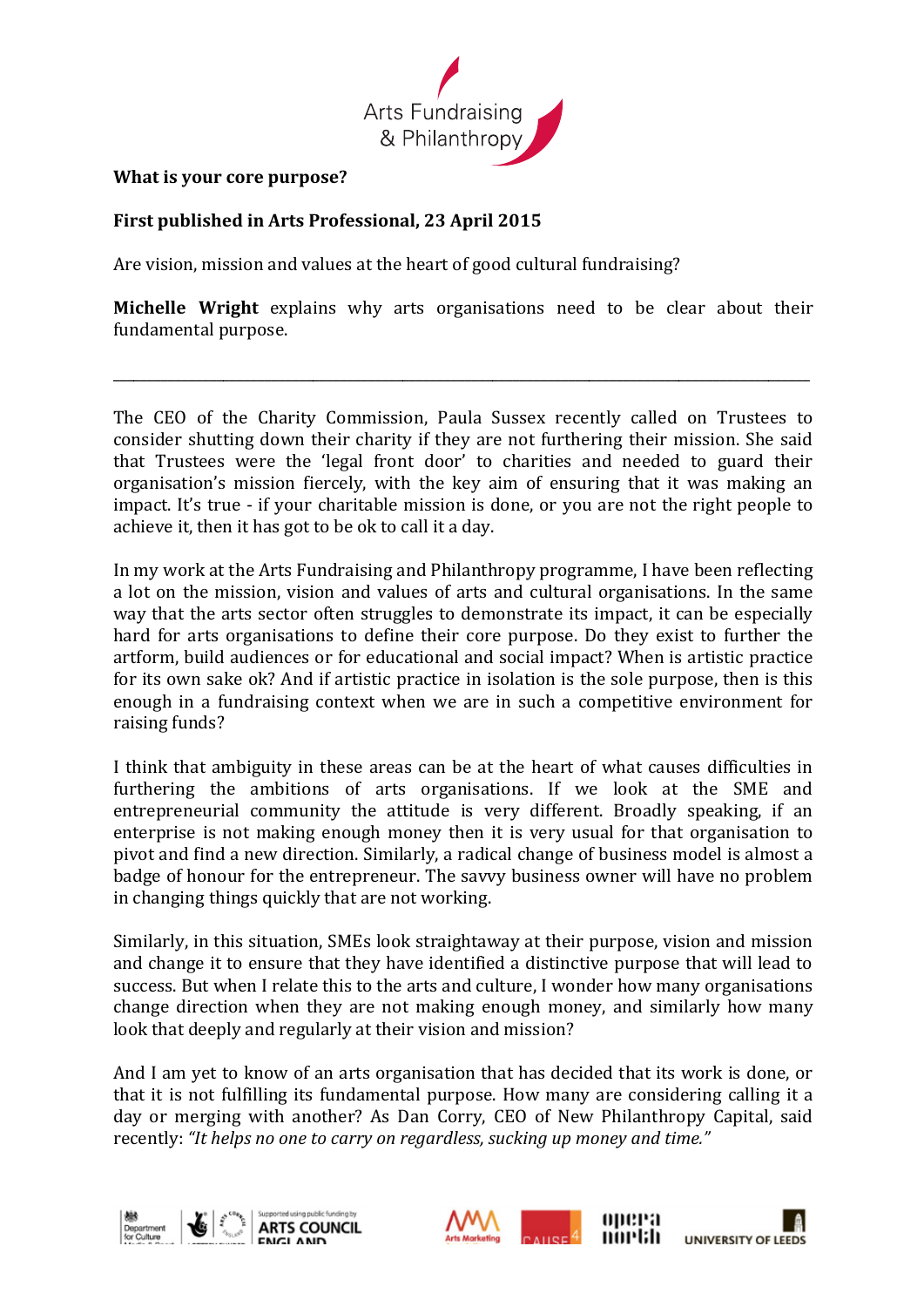

In the recent evaluation of the Catalyst fundraising capacity building programme by Arts Council England, the articulation of a clear vision and mission was seen as fundamental to ensuring good fundraising, and a great enabler of positive change for an arts organisation. So I wondered are we really missing this essential key to setting strategic direction?

Sadly, my experience bears this out. I recently took over a senior level training programme for a colleague. She was going to cover vision, mission and values with a group of arts-based CEOs and I questioned the content, slightly embarrassed that it might be considered too basic for this high-powered group. However, rather surprisingly, when I got to this section of the training,  $80\%$  of the CEOs in the room could not remember their vision and mission or were not certain of the wording – and so I realised that after all we perhaps should not take this key step for granted.

So why is a strong organisational mission, vision and values so fundamentally important? Here are five reasons:

- It helps pave the way to developing clear fundraising goals and methods, and to be 'mission-focussed' rather than 'funder-led'. A clear vision, mission and purpose states the organisation's essence, character and direction.
- It is a critical part of strategic planning and deciding what we should be focusing on, and more importantly what we should forget about or deprioritise.
- It is a fundamental part of positioning, ensuring that an organisation is coming across to funders with both a simple and a distinctive message, vital to differentiate from competitors and to be a 'go-to' organisation for funders to choose to fund.
- It is a huge, galvanising force for employees and gives a sense of pride, defining why the arts organisation exists and identifying key beneficiaries of its programmes and services. But most importantly, the issue of vision and mission should be understood from a customer or audience member's perspective, meaning that everyone feels part of something that distinctively stands for something that is bigger than any individual or issue.
- It becomes even more important at times of crisis or difficulty, helping to focus decisions and reprioritising key activities. It is the lifeline to sustainability, ensuring that why an organisation exists today is clear, as well as the aspirations for the future, allowing leaders and staff to adapt to the ever-changing economic and cultural demands of running complex artistic operations.